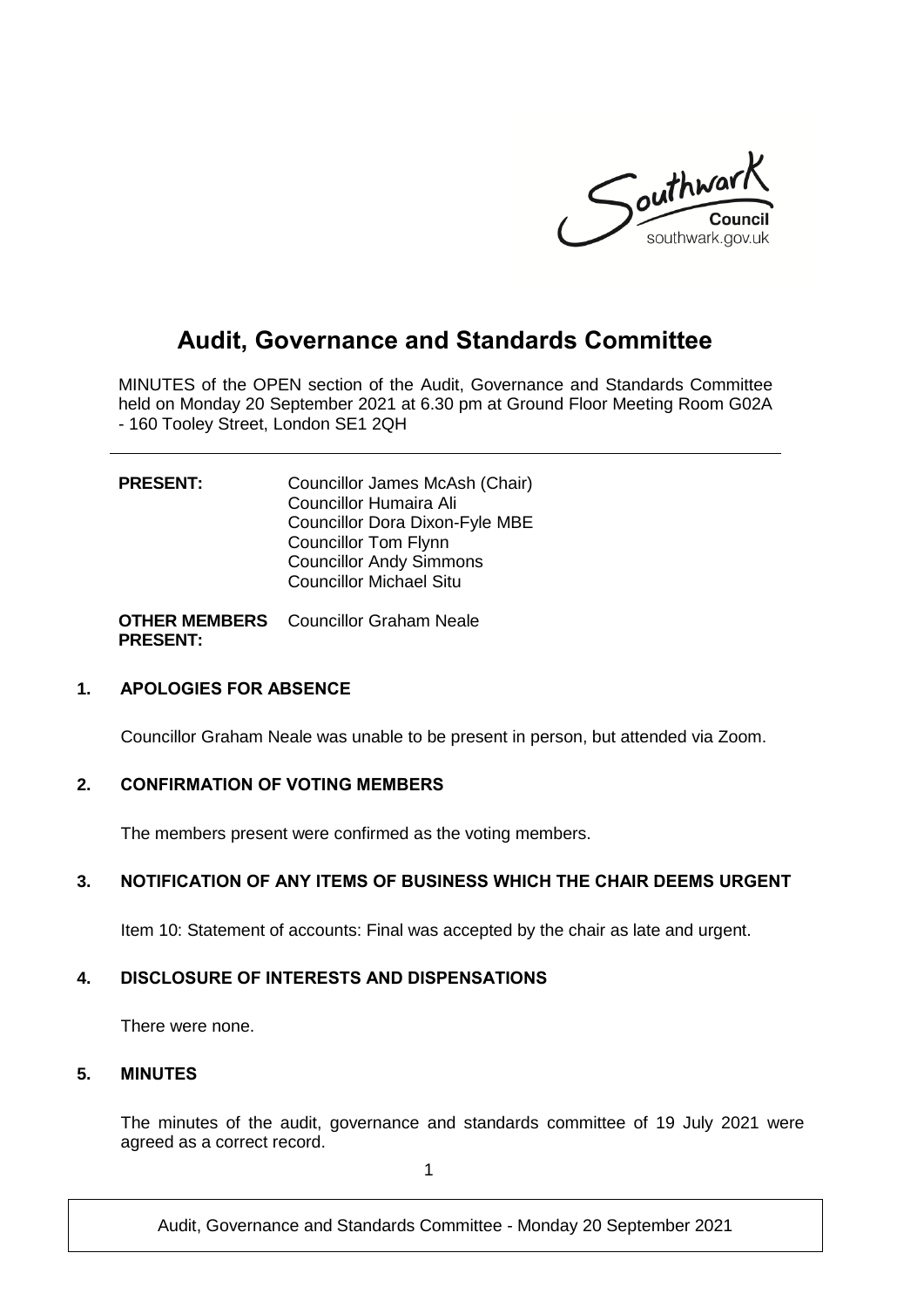## **6. GOVERNANCE CONVERSATION: DAVID QUIRKE-THORNTON**

This item was postponed to a future meeting.

## **7. INTERNAL AUDIT AND ANTI-FRAUD UPDATE SEPTEMBER 2021**

#### **RESOLVED:**

1. That the audit, governance and standards committee noted the report, as attached at Appendix A of the report.

## **8. COVID-19 PANDEMIC: UPDATE SEPTEMBER 2021**

## **RESOLVED:**

1. That the audit, governance and standards committee note the impact of the Covid-19 pandemic on spending and income and the government grants to support the council's financial losses in 2021-22.

## **9. ANNUAL GOVERNANCE STATEMENT**

#### **RESOLVED:**

1. That the audit, governance and standards committee approved the Annual Governance Statement (AGS) 2020-21 as attached at Appendix 1 of the report.

## **10. STATEMENT OF ACCOUNTS: FINAL**

This decision included item 11: Audit findings report (ISA 260) – including pension fund.

## **RESOLVED:**

- 1. That the audit, governance and standards committee:
	- a) considered the matters raised in Grant Thornton's audit findings report for 2020-21 (appendix A of the report) before approval of the council's main accounts
	- b) noted the adjustments to the main accounts as set out in page 29 of the audit findings report (appendix A of the report)
	- c) approved the council's letter of representation (page 38 of appendix A of the report)

Audit, Governance and Standards Committee - Monday 20 September 2021